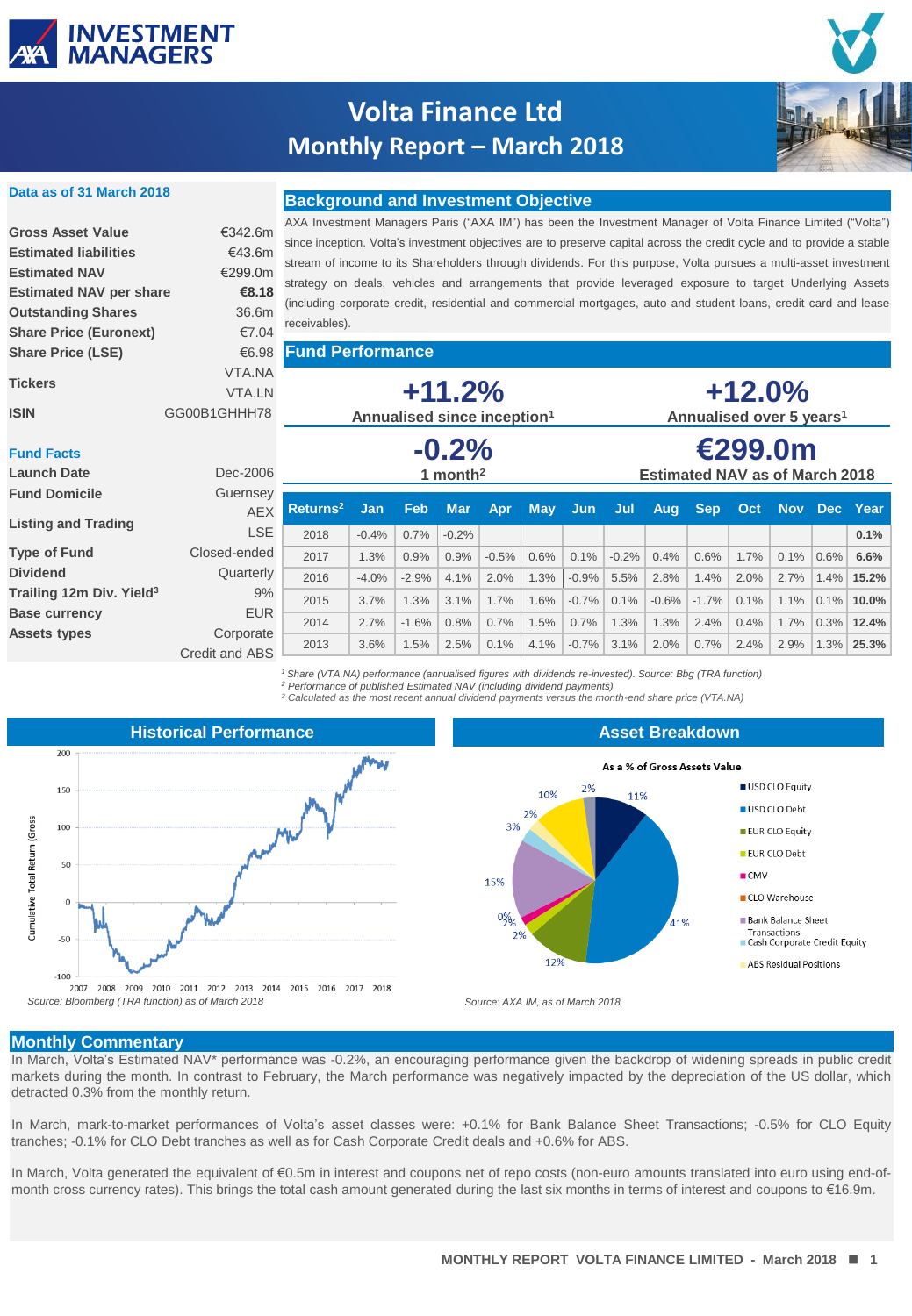



# **Volta Finance Ltd Monthly Report – March 2018**

Volta made two investments during the month (two BB tranches of USD CLOs, one being a reset of an existing position), and some money was drawn on the existing CMV (Collateralised Manager Vehicle) for the equivalent of €8.4m in total. Under market standard assumptions, on average, these assets are expected to yield near 9%.

Subsequent to the month end, a USD CLO warehouse was opened during the second week of April. Allocating capital to warehouses, as well as having attractive standalone economic terms, enables access, with good economic terms, to CLO equity tranches. The previous warehouse opened in February should lead to a CLO pricing in May and it is anticipated that another warehouse in Euro will be opened around the same point in time.

At the end of March 2018, Volta's Estimated NAV was €299.0m or €8.18 per share. The GAV stood at €342.6m.

*\*It should be noted that approximately 10.0% of Volta's GAV comprises investments in funds for which the relevant NAVs as at the month-end date are normally available only after Volta's NAV has already been published. Volta's policy is to publish its own NAV on as timely a basis as possible in order to provide shareholders with Volta's appropriately up-to-date NAV information. Consequently, such investments in funds are valued using the most recently available NAV for each fund. The most recently available fund NAV was for 7.2% as at 28 February 2018 and for 2.8% as at 29 September 2017.*

*\*\* "Mark-to-market variation" is calculated as the Dietz-performance of the assets in each bucket, taking into account the Mark-to-Market of the assets at month-end, payments received from the* assets over the period, and ignoring changes in cross currency rates. Nevertheless, some residual<br>currency effects could impact the aggregate value of the portfolio when aggregating each bucket.

#### **Currency and Geography exposures (%)**



*Source: AXA IM, as of March 2018 (% of NAV for ccy / % of GAV for geography)*



### **Portfolio Composition by Asset Type**

**GAV 342,6**

 $\overline{ABS}$  15,8

CLO 231,5

Synthetic Corporate Credit 52,6 Cash Corporate Credit 9,1

#### **Top 10 Underlying Exposures**

**Issuer % Bloomberg Industry Group** Altice France SA/France | 0,76% | Media Ziggo Bond Co BV | 0,43% | Media TransDigm Inc | 0,41% | Aerospace/Defense Asurion LLC 1 0,38% nsurance Calpine Corp | 0,37% | Electric **Issuer % Bloomberg Industry Group** CenturyLink Inc | 0,32% | Telecommunications ION Media Networks Inc | 0,31% | Media Dell International LLC/Old | 0,31% | Household Products/Wares Advantage Sales & Marketing Inc | 0.31% | Advertising INEOS Group Holdings SA | 0,29% | Chemicals

**RESTRICTED** *Source: Intex, Bloomberg, AXA IM Paris as of March 2018 – unaudited figures - not accounting for unsettled trades Figures expressed in % of the Estimated NAV*